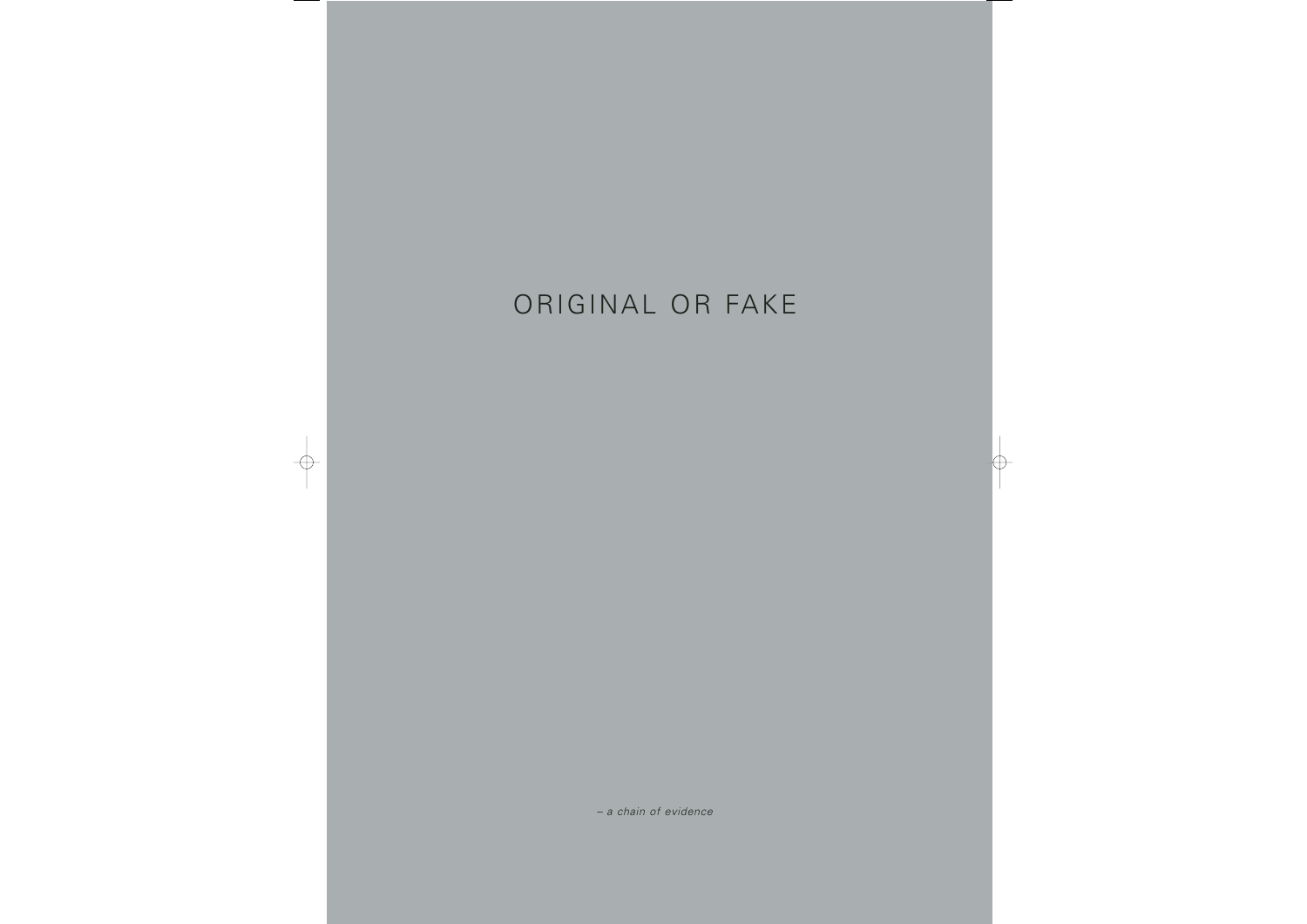

# ORIGINAL FAKE



### **TraceTag International**

Major and long term investments spent on building a strong brand can be easily and rapidly compromised by counterfeiters.

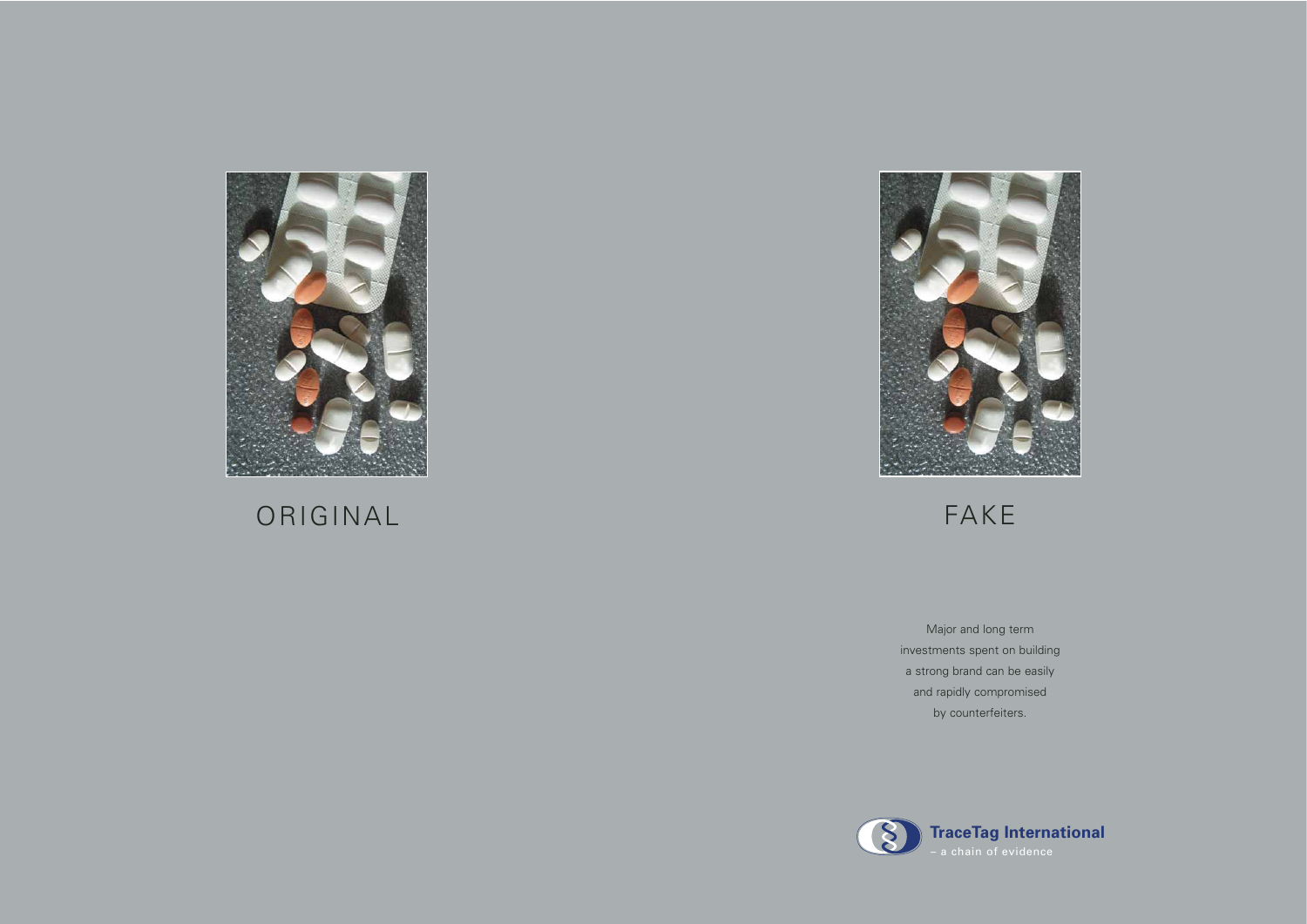



## AUTHORISED PRODUCT



# PARALLEL IMPORT

The right product in the wrong market. Parallel trading seriously undermines the brand owner's control and contributes to dilution of brand value.



- 
- 
- 
- 
- 

### **TraceTag International**

– a chain of evidence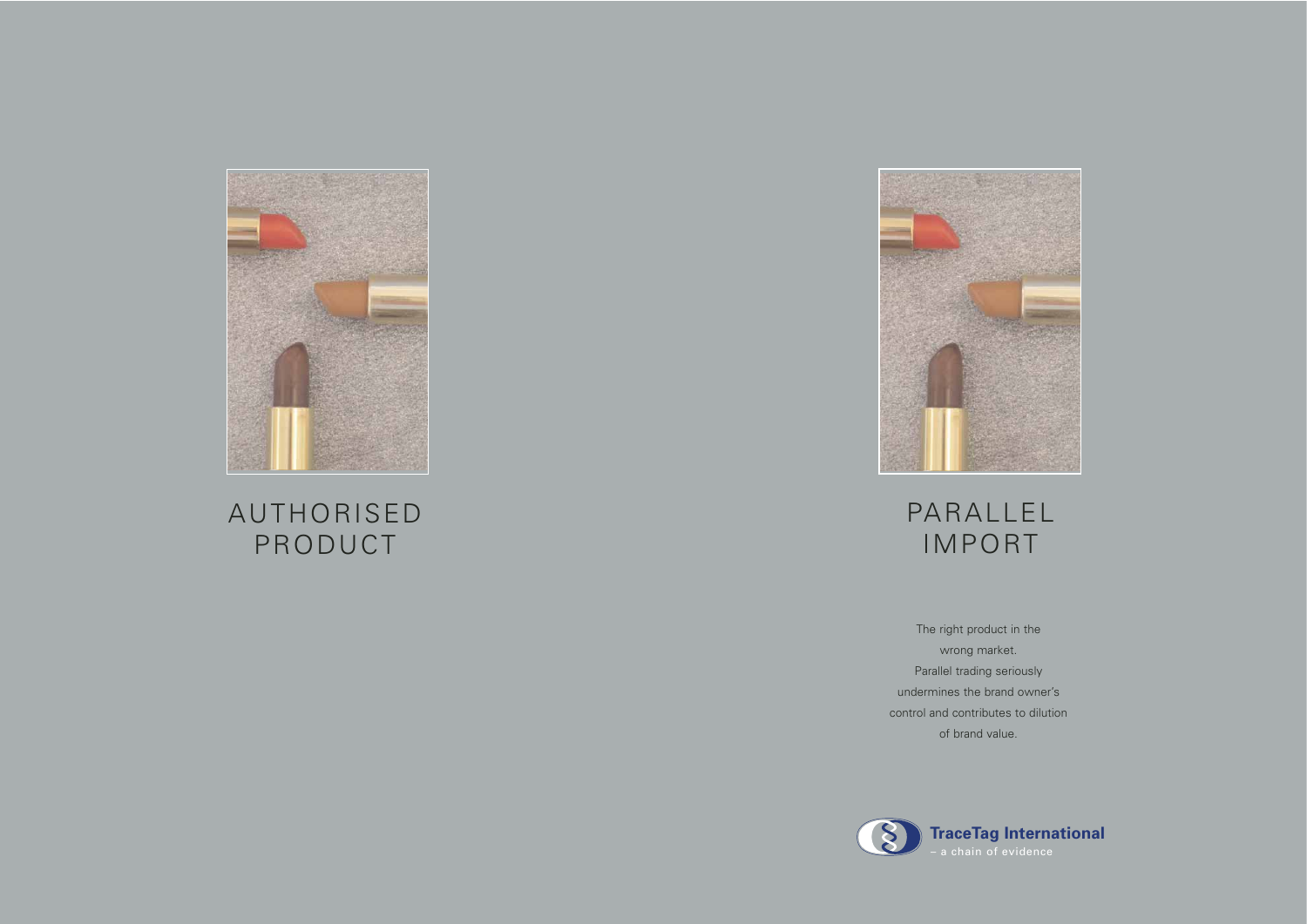

# DUTY PAID DUTY EVADED



Authorities continue to lose billions in tax revenues from illegal activities. This creates huge profits to criminals and may further support a wide range of criminal activities.

## **TraceTag International**

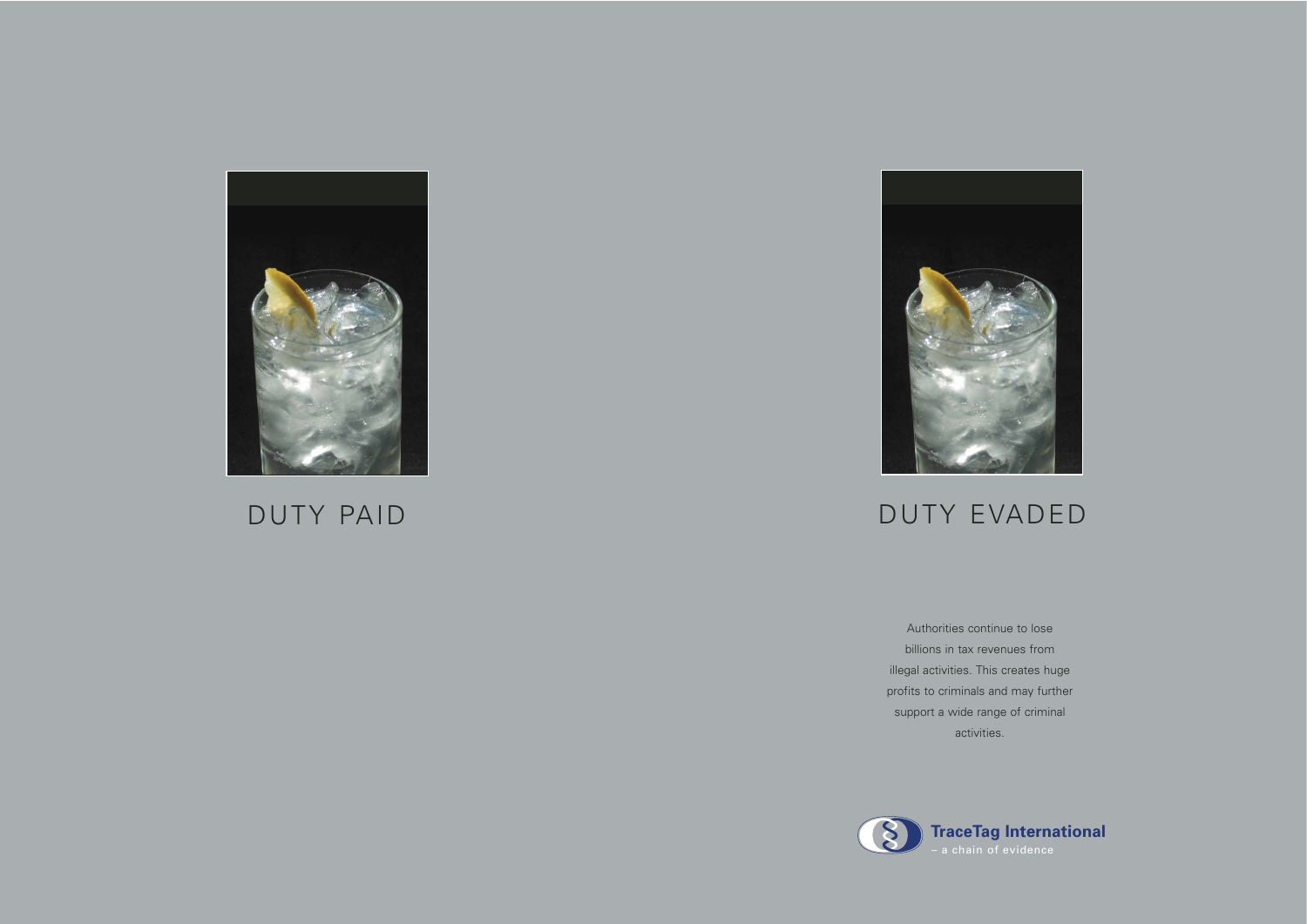

## ORIGINAL OR FAKE? ORIGINAL OR FAKE?



TraceTag - the leading provider of the most effective security marking and tracing solutions in the world to combat counterfeit, fraud, adulteration and parallel trading in order to protect customer brand equity and prevent erosion of value or revenue loss

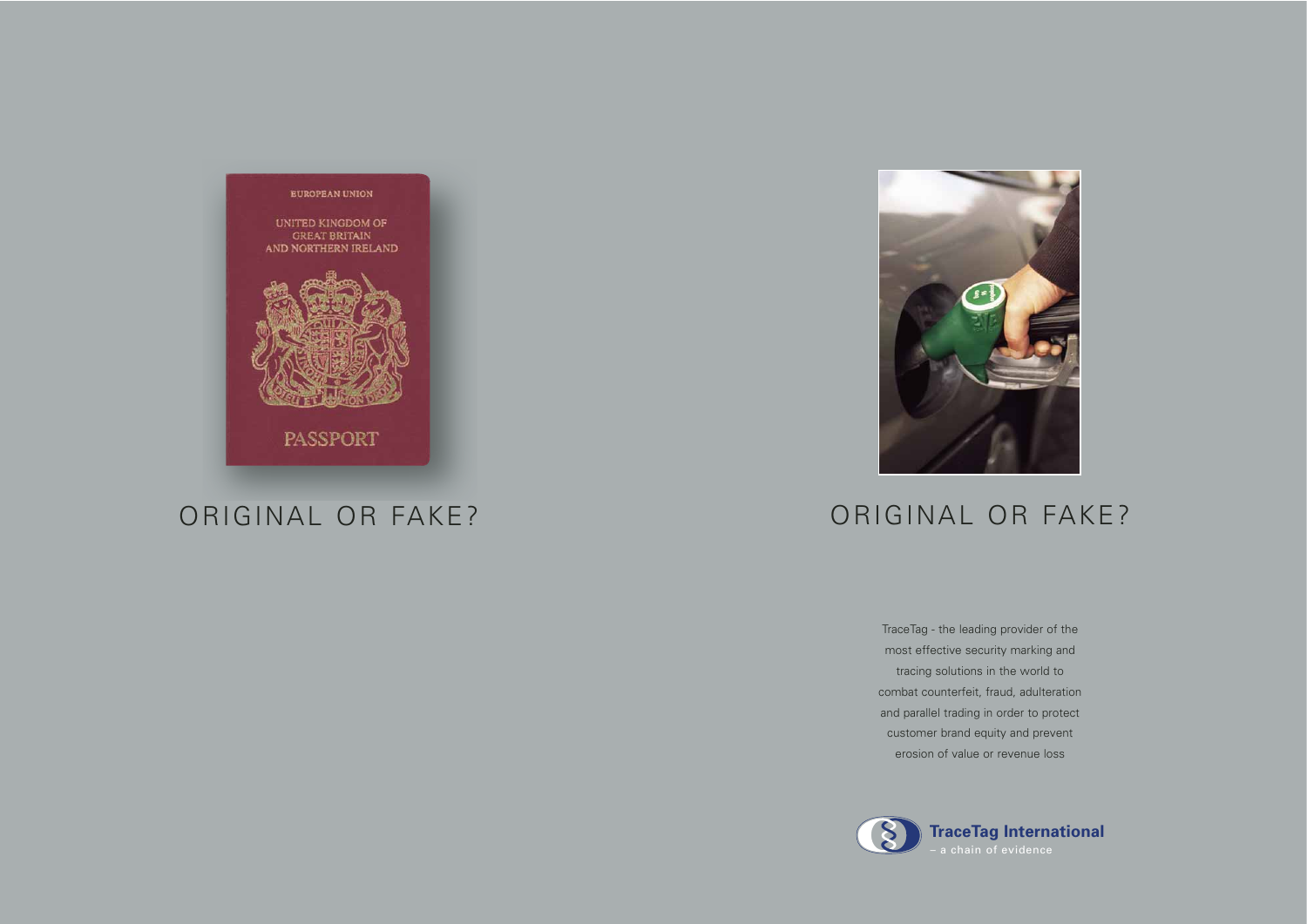Prior to deciding on any solution, it is crucial to analyse and understand all relevant aspects of the client's challenges and problems. Through close collaboration with our customers, and by utilizing our unique experience and competence we facilitate and carry through such processes.

TraceTag provides a range of tailor made solutions to suit the individual customers' requirements in a cost effective manner.

These solutions range from overt systems such as secure holograms (CombiMark), through covert optically or chemically based systems capable of detection in the field (ValiMark), to totally secure forensic systems based on patented DNA technology (CypherMark).

A chain is only as strong as its weakest link. TraceTag works closely with its customers to identify vulnerabilities through their entire value chain.

TraceTag's solutions coupled with effective client procedures and policies ensure that the system is fully utilised, effectively implemented and tailored to the customer's exact needs.

TraceTag will work with you on a complete approach from situation analysis, technology selection, through implementation, and if necessary, subsequent litigation.

### **TTI multi level marking and identification systems**

**CyperMark**

(Invisible DNA code - Forencic lab test)

**ValiMark** (Invisible code - Secure field detection)



**CombiMark** Overt security system (holograms etc.)

Invisible code simple detection





|           |                                                                                     | $\bullet\quad\bullet\quad\bullet\quad$  | $\bullet$ |
|-----------|-------------------------------------------------------------------------------------|-----------------------------------------|-----------|
| $\bullet$ | $\bullet$<br><b>Service Service</b>                                                 | $\bullet$ .                             | $\bullet$ |
|           | $\overline{\bullet}$ $\overline{\bullet}$ $\overline{\bullet}$ $\overline{\bullet}$ | $\bullet$                               | $\bullet$ |
|           | $\bullet$ $\bullet$                                                                 | $\bullet$ .                             | $\bullet$ |
|           |                                                                                     | $\bullet$ $\bullet$ $\bullet$ $\bullet$ | $\bullet$ |
| $\bullet$ | $\bullet$ $\qquad$                                                                  | $\bullet$ $\qquad$                      | $\bullet$ |
| $\bullet$ | $\bullet$                                                                           | $\bullet$                               | $\bullet$ |
| $\bullet$ | $\bullet$                                                                           | $\bullet$                               | $\bullet$ |

### **TraceTag - the complete approach**

*– a chain of evidence*